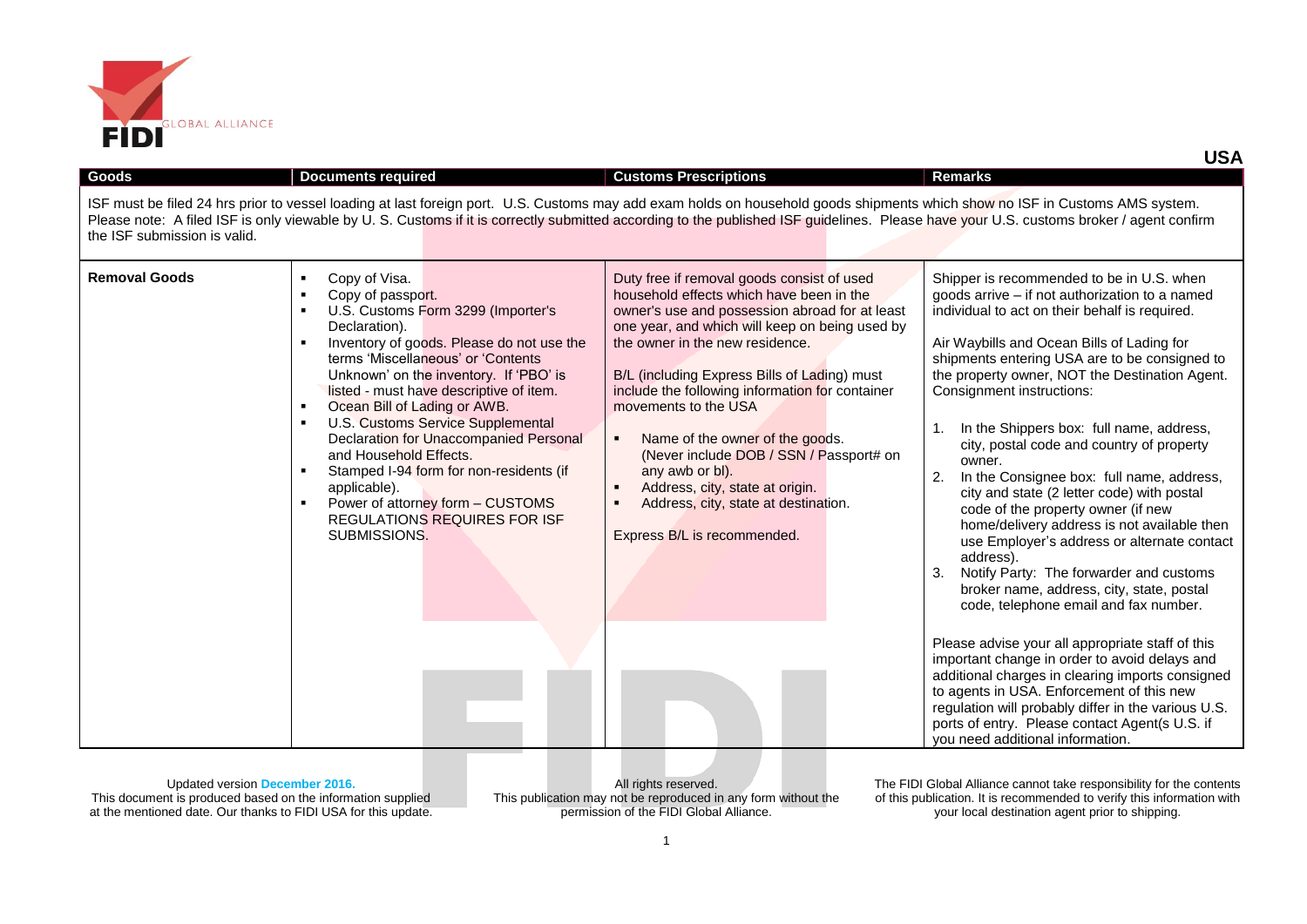

| Goods                                                                                                                                               | <b>Documents required</b>                                                                                                                                                                                                                                                                               | <b>Customs Prescriptions</b>                                                                                                                                                                                                                                                                               | <b>Remarks</b>                                                                                                                                                                   |
|-----------------------------------------------------------------------------------------------------------------------------------------------------|---------------------------------------------------------------------------------------------------------------------------------------------------------------------------------------------------------------------------------------------------------------------------------------------------------|------------------------------------------------------------------------------------------------------------------------------------------------------------------------------------------------------------------------------------------------------------------------------------------------------------|----------------------------------------------------------------------------------------------------------------------------------------------------------------------------------|
| <b>Diplomatic goods</b><br>- US Citizen                                                                                                             | Same as Above.<br>٠                                                                                                                                                                                                                                                                                     | Same as above.<br>$\blacksquare$<br>Bill of Lading Must be noted "US Diplomat<br>Shipment".<br>Duty Free Entry - however exams are<br>possible.                                                                                                                                                            |                                                                                                                                                                                  |
| Diplomatic goods - non-U.S.<br>citizen diplomats                                                                                                    | DS1504, POA required.<br>Ocean bill of Lading or AWB.<br>٠                                                                                                                                                                                                                                              | Duty free entry X-ray examination /<br>Inspection is possible.<br>** all exams are possible<br>BL should ALWAYS state "diplomatic<br>shipment - Brazil Embassy".                                                                                                                                           | Importer's U.S. Consulate or United Nations<br>Mission's Office must initiate the request for free<br>diplomatic entry.                                                          |
| Items owned less than 1 year                                                                                                                        | Separate declaration on 3299 Part IV D                                                                                                                                                                                                                                                                  | Subject to U.S. duties / fees                                                                                                                                                                                                                                                                              | Need itemized list with description, value &<br>country of manufacture.                                                                                                          |
| <b>Inheritance</b>                                                                                                                                  | Relevant extract of the Will or death<br>$\blacksquare$<br>certificate.<br>Copy of inventory.<br>٠<br>Letter of inheritance from the inheritor.<br>٠<br>3299, Supp Dec, PP, Visa, Inventory, POA.<br>$\blacksquare$                                                                                     | No duty if the inheritor writes a letter confirming<br>that he grew up with the items and that these<br>were in his immediate household.<br>If the items were not in the inheritor's immediate<br>household while he was growing up. Subject to<br>duties/fees.                                            | If deceased is U.S. citizen and items are<br>traveling as part of his/her estate, items are<br>entitled to enter U.S. duty free. Consign to the<br>shipper / new owner of goods. |
| <b>Works of Art, Antiques</b><br>If owned by shipper for at<br>least 1 year and are for<br>personal use only, no proof<br>of antiquity is required. | Antiques require production of a certificate of<br>antiquity showing approximate date of<br>production. U.S. Customs has the right to order<br>antiques to U.S. Customs appraisers' stores for<br>an independent appraisal. HOWEVER N/A if<br>owned for 1 year, personal use only, shipped<br>with hha. | Articles must be at least 100 years old to be<br>considered antique and admitted duty free.<br>Works of art are duty free if they constitute part<br>of household goods removal, possessed by<br>owner for at least one year and are not intended<br>for resale (only applicable if not HHGS<br>shipment). | Antiques and works of art imported into the U.S.<br>for resale are subject to different regulations.                                                                             |

All rights reserved. This publication may not be reproduced in any form without the permission of the FIDI Global Alliance.

The FIDI Global Alliance cannot take responsibility for the contents of this publication. It is recommended to verify this information with your local destination agent prior to shipping.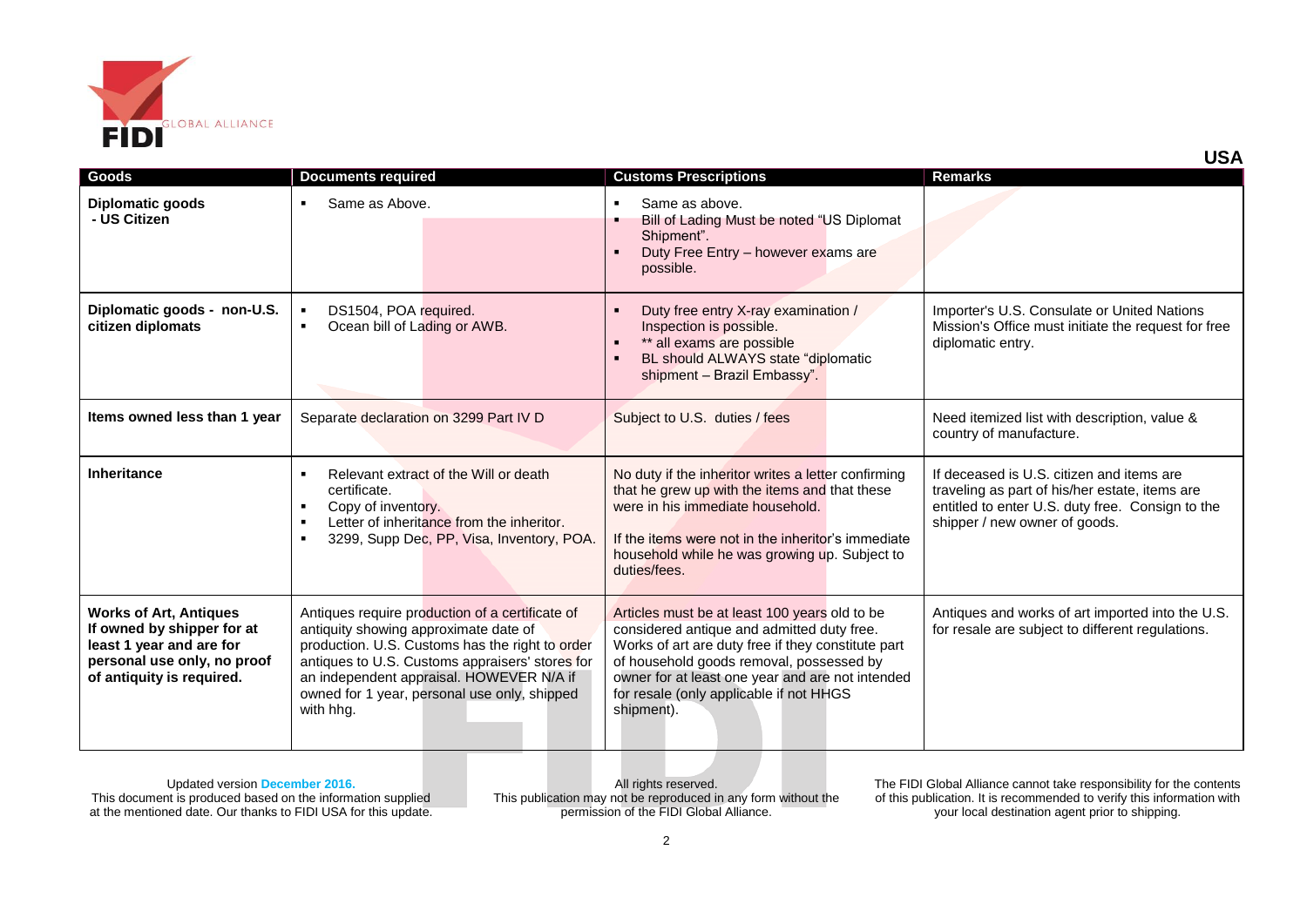

|                                                                                                                            |                                                                                                                                                     |                                                                                                                                                                                                                                                                                                                                                                                                                                                                                |                                                                                                                                                                                              | אטט                                                                                                                                                                                                                                                                                                                                                       |
|----------------------------------------------------------------------------------------------------------------------------|-----------------------------------------------------------------------------------------------------------------------------------------------------|--------------------------------------------------------------------------------------------------------------------------------------------------------------------------------------------------------------------------------------------------------------------------------------------------------------------------------------------------------------------------------------------------------------------------------------------------------------------------------|----------------------------------------------------------------------------------------------------------------------------------------------------------------------------------------------|-----------------------------------------------------------------------------------------------------------------------------------------------------------------------------------------------------------------------------------------------------------------------------------------------------------------------------------------------------------|
| Goods                                                                                                                      | <b>Documents required</b>                                                                                                                           |                                                                                                                                                                                                                                                                                                                                                                                                                                                                                | <b>Customs Prescriptions</b>                                                                                                                                                                 | <b>Remarks</b>                                                                                                                                                                                                                                                                                                                                            |
| Jewellery and precious metal                                                                                               | than 1 year.                                                                                                                                        | No separate docs required unless owned less                                                                                                                                                                                                                                                                                                                                                                                                                                    | Silverware and ornaments are duty free when<br>imported as part of normal household goods.                                                                                                   | DO NOT SHIP WITH HHGS.                                                                                                                                                                                                                                                                                                                                    |
| <b>Computers / Electronic</b><br>equipment - If owned at least<br>1 year (and not for resale) -<br>no special requirements | See removal goods.                                                                                                                                  |                                                                                                                                                                                                                                                                                                                                                                                                                                                                                |                                                                                                                                                                                              |                                                                                                                                                                                                                                                                                                                                                           |
| <b>Motor Vehicles including</b><br>Motorcycles and trailers -<br><b>NON CONFORMING to US</b><br><b>DOT/EPA Regulations</b> | Do Not Ship.<br>л.                                                                                                                                  |                                                                                                                                                                                                                                                                                                                                                                                                                                                                                | Do Not Ship.                                                                                                                                                                                 | To determine if Conforming or Non-Conforming<br>- send documents listed below and do not ship<br>without prior approval.<br>** EXCEPTIONS **<br>Non-U.S. diplomat clears U.S. Customs via<br>Form DS1504 . or<br>Non-U.S. military personnel assigned in U.S., or<br>Trade shows, displays, racing vehicles etc. - or<br>If vehicle is over 25 years old. |
| <b>Motor vehicles including</b><br>motorcycles, and trailers -<br><b>CONFORMING to US</b><br><b>DOT/EPA Regulations</b>    | $\blacksquare$<br>Vehicle Registration).<br>$\blacksquare$<br>(including engine).<br>$\blacksquare$<br>$\blacksquare$<br>Required for ALL vehicles: | Proof of ownership (copy of US Title or<br>Vehicle must be free of all dirt / debris<br>Copy of U.S. Title, Vehicle Registration or<br>letter from Manufacturer's U.S.<br>Representative stating that vehicle was<br>originally manufactured to meet U.S.<br>Environmental Protection Agency and<br>Department of Transportation standards.<br>Vehicles 25 or more years old are exempt<br>from Environmental protection Agency and<br>Department of Transportation standards; | If owned less than 1 year and purchased outside<br>of the US- Current rate of duty is 2.5% of value<br>appraised by Customs.<br>Non-conforming vehicles SHOULD NOT be<br>shipped to the U.S. | With our process -- If engine and vehicle were<br>manufactured to meet all U.S. regs, engine/door<br>should carry a certified label stating such. That<br>label plus the 2 required forms attesting those<br>facts are sufficient.<br>Returned U.S. vehicles - copy of previously<br>stamped US Title is sufficient.                                      |

All rights reserved. This publication may not be reproduced in any form without the permission of the FIDI Global Alliance.

The FIDI Global Alliance cannot take responsibility for the contents of this publication. It is recommended to verify this information with your local destination agent prior to shipping.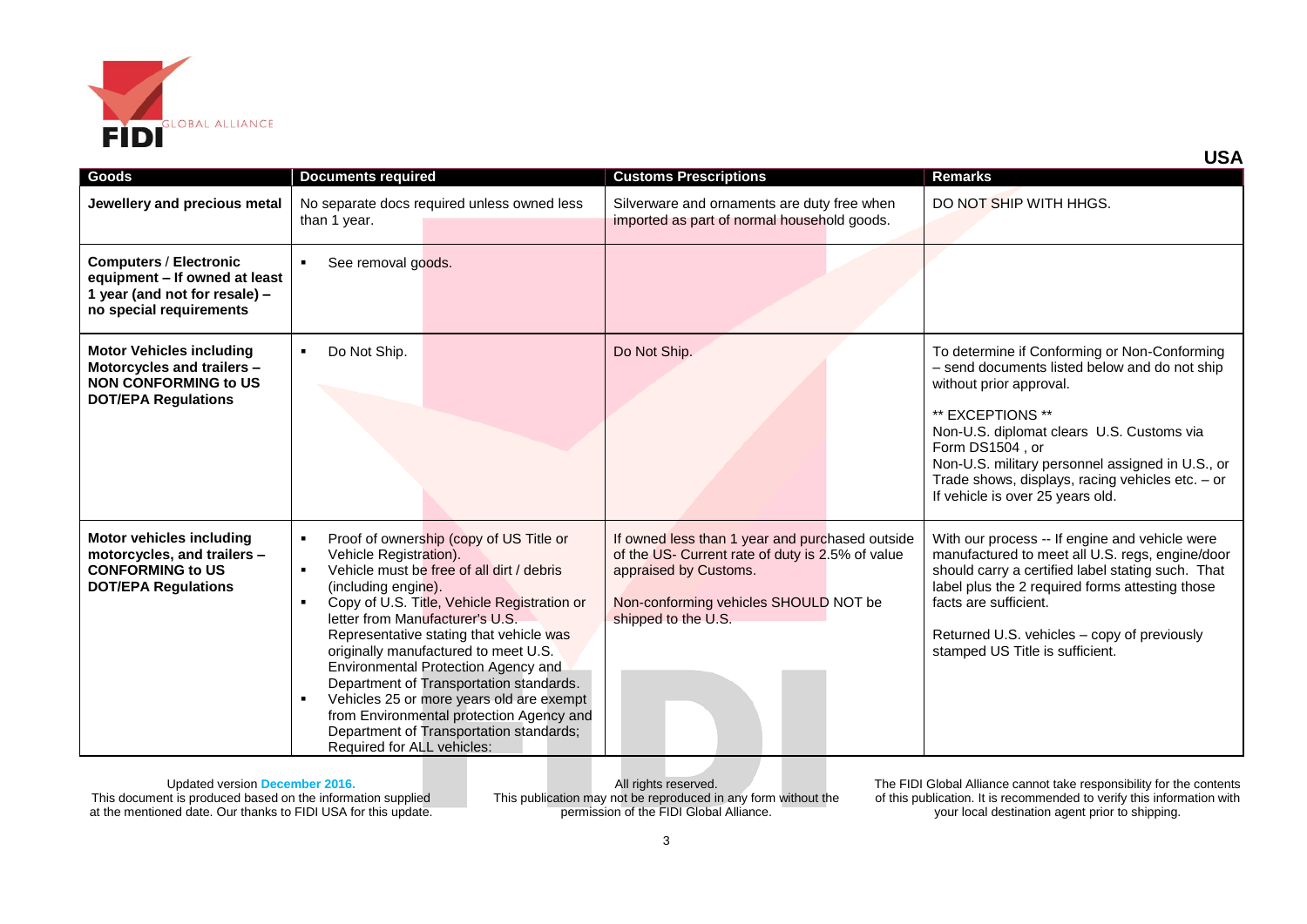

| Goods                           | <b>Documents required</b><br>DOT HS-7 (box 2A if meet all regs).<br>EPA 3520-1 (box B if meet all regs).<br>If vehicle is over 25 years each form has<br>an exempt box to check, however<br>completed forms are still required.                                                                                                                   | <b>Customs Prescriptions</b>                                                                                                                        | <b>Remarks</b>                                                                                                                                                                                                                                                                                     |
|---------------------------------|---------------------------------------------------------------------------------------------------------------------------------------------------------------------------------------------------------------------------------------------------------------------------------------------------------------------------------------------------|-----------------------------------------------------------------------------------------------------------------------------------------------------|----------------------------------------------------------------------------------------------------------------------------------------------------------------------------------------------------------------------------------------------------------------------------------------------------|
| <b>Boats with Engines</b>       | Not subject to above emission rules unless the<br>Form - EPA 3520-21.                                                                                                                                                                                                                                                                             | Duty free if part of household goods, owned at<br>least one year and not for re-sale.                                                               | Boats without Engines - see removal goods.                                                                                                                                                                                                                                                         |
| <b>Hoverboard</b>               | Probibited.                                                                                                                                                                                                                                                                                                                                       | US officially bans overboard import since March<br>16th, 2016. An import of hoverboards will have to<br>be on a temporary basis with a bond posted. | https://www.iata.org/whatwedo/cargo/dgr/Docum<br>ents/small-lithium-battery-powered-vehicles.pdf<br>http://www.phmsa.dot.gov/hazmat/safety-alert-<br>transportation-of-hoverboards-lithium-battery-<br>powered-vehicles<br>http://gizmodo.com/us-officially-bans-<br>hoverboard-imports-1765273203 |
| Wine and alcoholic<br>beverages | For states that allow legal entry:<br>Descriptive inventory;<br>Type ie: White Wine / Burbon * Size of Bottle *<br>Alcohol Content * Value per Bottle. Inventory<br>should state, "For Personal Use Only".<br>Must include:<br>Manufacturer's name and address<br><b>Production Address</b><br>FDA Code<br>Type of Packaging<br><b>Brand Name</b> | Subject to various rates of duty and taxes.                                                                                                         | Strongly discourage the importing of wine and<br>alcoholic beverages. Some states prohibit entry<br>and Customs will confiscate. In other cases,<br>importation will increase the time, cost and<br>exams of the customs clearance process.                                                        |

All rights reserved. This publication may not be reproduced in any form without the permission of the FIDI Global Alliance.

The FIDI Global Alliance cannot take responsibility for the contents of this publication. It is recommended to verify this information with your local destination agent prior to shipping.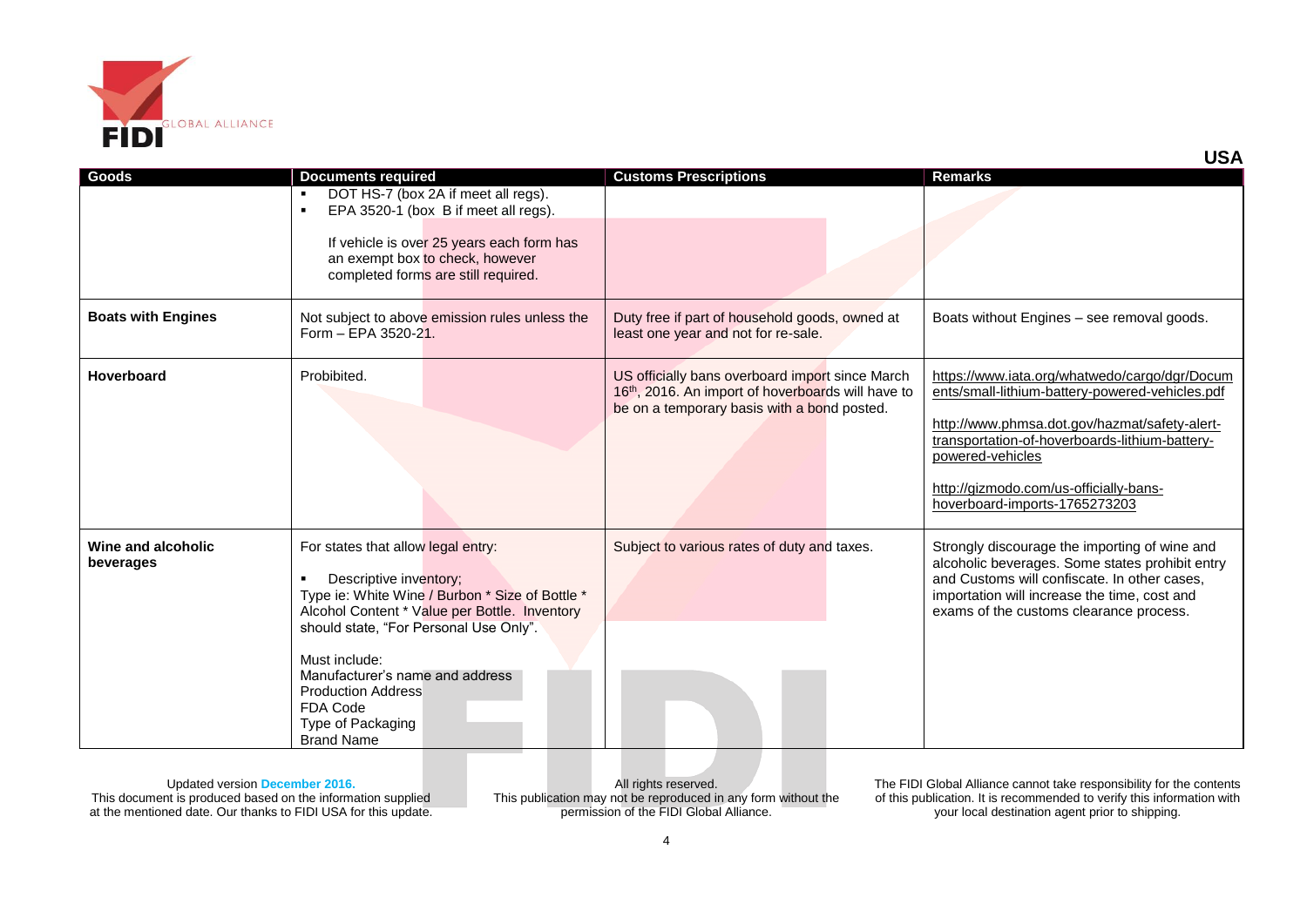

| Goods                                        |                                                                                                                                                                                                             |                                                                                                                                                                                                                                                                                                                 | <b>Remarks</b>                                                                                                                                            |
|----------------------------------------------|-------------------------------------------------------------------------------------------------------------------------------------------------------------------------------------------------------------|-----------------------------------------------------------------------------------------------------------------------------------------------------------------------------------------------------------------------------------------------------------------------------------------------------------------|-----------------------------------------------------------------------------------------------------------------------------------------------------------|
|                                              | <b>Documents required</b><br>Quantity<br>Value of Alcohol                                                                                                                                                   | <b>Customs Prescriptions</b>                                                                                                                                                                                                                                                                                    |                                                                                                                                                           |
|                                              | State Permit may be required.<br>$\blacksquare$                                                                                                                                                             |                                                                                                                                                                                                                                                                                                                 |                                                                                                                                                           |
|                                              | Check with final destination state for the<br>$\blacksquare$<br>laws that apply.                                                                                                                            |                                                                                                                                                                                                                                                                                                                 |                                                                                                                                                           |
| Food / Pantry-Goods / Dry-<br>Goods (spices) | Since May 6, 2009 the Food and Drug Administration (FDA) requires the submission to FDA of<br>prior notice of food, including animal feed that is imported or offered for import into the United<br>States. |                                                                                                                                                                                                                                                                                                                 | The link to information of prior notice and this<br>rule changes is:<br>http://www.cfsan.fda.gov/~pn/cpgpn7.html                                          |
|                                              | or the FDA Prior Notice System Interface (FDA PNSI).                                                                                                                                                        | Prior notice be submitted to FDA electronically via either the U.S. Customs and Border Protection<br>(CBP or Customs) Automated Broker Interface (ABI) of the Automated Commercial System (ACS)                                                                                                                 | Omitting to provide the authorities with the<br>required information may result in delays, fines<br>or even seizure of the shipment by the<br>government. |
|                                              | and 2 hours (for food arriving by land/road) before the food arrives at the port of arrival.                                                                                                                | The information must be submitted and confirmed electronically as facially complete by FDA for<br>review no less than 8 hours (for food arriving by water), 4 hours (for food arriving by air or land/rail),                                                                                                    | Rules apply to beverages as well as food.                                                                                                                 |
|                                              | Food imported or offered for import without adequate prior notice is subject to refusal and, if<br>refused, must be held.                                                                                   |                                                                                                                                                                                                                                                                                                                 | Always recommend no food be shipped with<br>hhg.                                                                                                          |
|                                              |                                                                                                                                                                                                             | Shippers must provide the authorities with advance notice of Human and Animal food shipments.                                                                                                                                                                                                                   | Food can cause additional exams and delays,<br>which ends with increased costs.                                                                           |
|                                              |                                                                                                                                                                                                             | This can be done by accessing the following website: http://www.fda.gov/oc/bioterrorism/bioact.html<br>Once all the details of a shipment are reported the FDA will provide a registration Number, which<br>must be stated on all Bills of Lading as well as Air Way Bills. **our process no FDA reg#s required | However if food is included, it can be processed<br>through clearances, but may cause added<br>expense or delays.                                         |
| <b>Plants</b>                                | Prohibited.                                                                                                                                                                                                 |                                                                                                                                                                                                                                                                                                                 |                                                                                                                                                           |

All rights reserved. This publication may not be reproduced in any form without the permission of the FIDI Global Alliance.

The FIDI Global Alliance cannot take responsibility for the contents of this publication. It is recommended to verify this information with your local destination agent prior to shipping.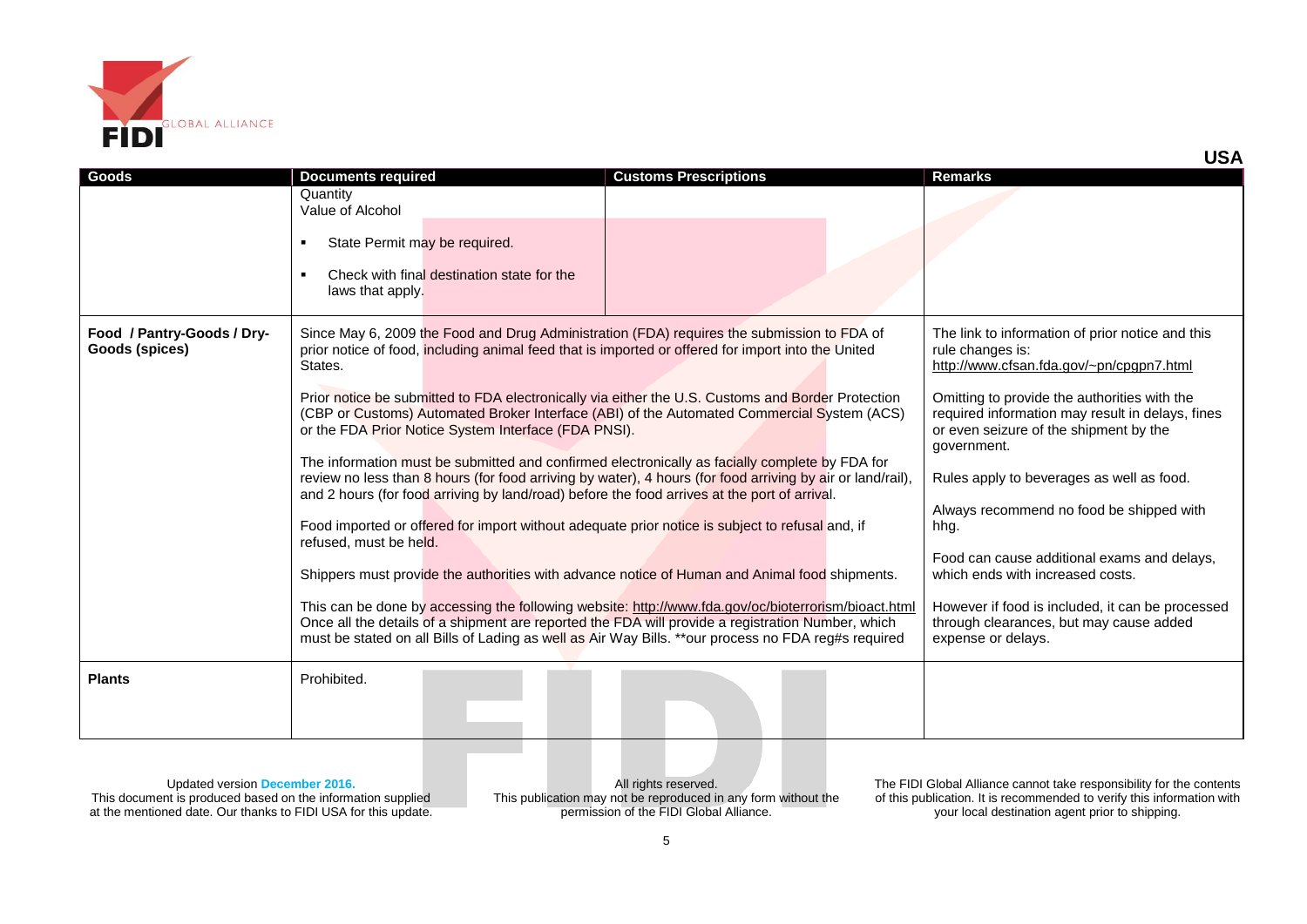

|                                                                                                |                                                                                                                                                                                                                                                                                                             |                                                                                                                                                                                                                                                                                                                                                                                                       | <b>USA</b>                                                                                                                                                                                                                                                                                             |
|------------------------------------------------------------------------------------------------|-------------------------------------------------------------------------------------------------------------------------------------------------------------------------------------------------------------------------------------------------------------------------------------------------------------|-------------------------------------------------------------------------------------------------------------------------------------------------------------------------------------------------------------------------------------------------------------------------------------------------------------------------------------------------------------------------------------------------------|--------------------------------------------------------------------------------------------------------------------------------------------------------------------------------------------------------------------------------------------------------------------------------------------------------|
| <b>Goods</b>                                                                                   | <b>Documents required</b>                                                                                                                                                                                                                                                                                   | <b>Customs Prescriptions</b>                                                                                                                                                                                                                                                                                                                                                                          | <b>Remarks</b>                                                                                                                                                                                                                                                                                         |
| <b>Firearms and dangerous</b><br>goods                                                         | Any firearms acquired overseas require<br>approved U.S. Alcohol, Tobacco & Firearms<br>(ATF) permit before importing to the U.S.<br>** ATF Permit 6 can take months to obtain. Do<br>not ship any firearms without permit in hand.<br>Do not ship firearms with hhg - ship separate<br>via firearms dealer. | Same person can import firearms purchased by<br>importer in the U.S. back to the U.S. provided<br>firearms were registered with U.S.<br>Customs before being exported from the United<br>States, CBP Form 4455 or CBP Form 4457                                                                                                                                                                       | Explosives and other dangerous goods are<br>either prohibited or require special permits.<br>If US Citizen exports firearms should file 4455 or<br>4457 w/ US Customs - use this for re-entry<br>permission.<br>Not recommended for import.                                                            |
| <b>Pets</b>                                                                                    | Proof of inoculation.                                                                                                                                                                                                                                                                                       | Birds and exotic pets subject to quarantine<br>period.                                                                                                                                                                                                                                                                                                                                                | Make prior telex arrangements with US agent for<br>meeting plane on arrival, clearing, and kennel<br>placement.                                                                                                                                                                                        |
| Pornographic material,<br>unprocessed furs, skins                                              |                                                                                                                                                                                                                                                                                                             | Importation prohibited.                                                                                                                                                                                                                                                                                                                                                                               | Fish and wildlife items are strongly discouraged.<br>** May require permits and exams<br>Ivory items are prohibited.                                                                                                                                                                                   |
| <b>Prescription Medicine / Over-</b><br><b>The-Counter Medicine (for</b><br>personal use only) | Prescription medicines are allowed if<br>accompanied by a doctor's prescription and no<br>more than a 3 to 6 month supply<br>** Over the counter medicines are allowed in<br>reasonable quantities.                                                                                                         | Illegal Drugs are prohibited.                                                                                                                                                                                                                                                                                                                                                                         |                                                                                                                                                                                                                                                                                                        |
| <b>Fumigation of</b><br>imported and exported<br>wooden materials                              | The USA Government adopted<br>ISPM-15 (International standards for<br>Phytosanitary Measures Publication 15:<br>Guidelines for Regulating Wood Packaging<br>Material in International Trade (aka NIFM-15) to<br>standardise the treatment of wood packing<br>materials used for the transport of goods.     | Effective as from September 16, 2005,<br>shipments into or out of the USA in wooden<br>packaging, will have to have a Seal, which<br>certifies that the shipment has received the<br>required treatment (HT) Heated Treatment (a<br>minimum wood core temperature of 56°C for a<br>minimum of 30 minutes) or<br>Methyl Bromide Treatment [the minimum<br>temperature should not be less than 10°C and | This does not apply to wood packing materials<br>manufactured of:<br>Raw wood of 6 mm thickness or less<br>Processed wood produced by glue, heat<br>and pressure, or a combination thereof<br>Plywood sheets & agglomerated sawdust<br>sheet<br>Oriented wooden fibre sheets<br>Sawdust & Wooden fibre |

All rights reserved. This publication may not be reproduced in any form without the permission of the FIDI Global Alliance.

The FIDI Global Alliance cannot take responsibility for the contents of this publication. It is recommended to verify this information with your local destination agent prior to shipping.